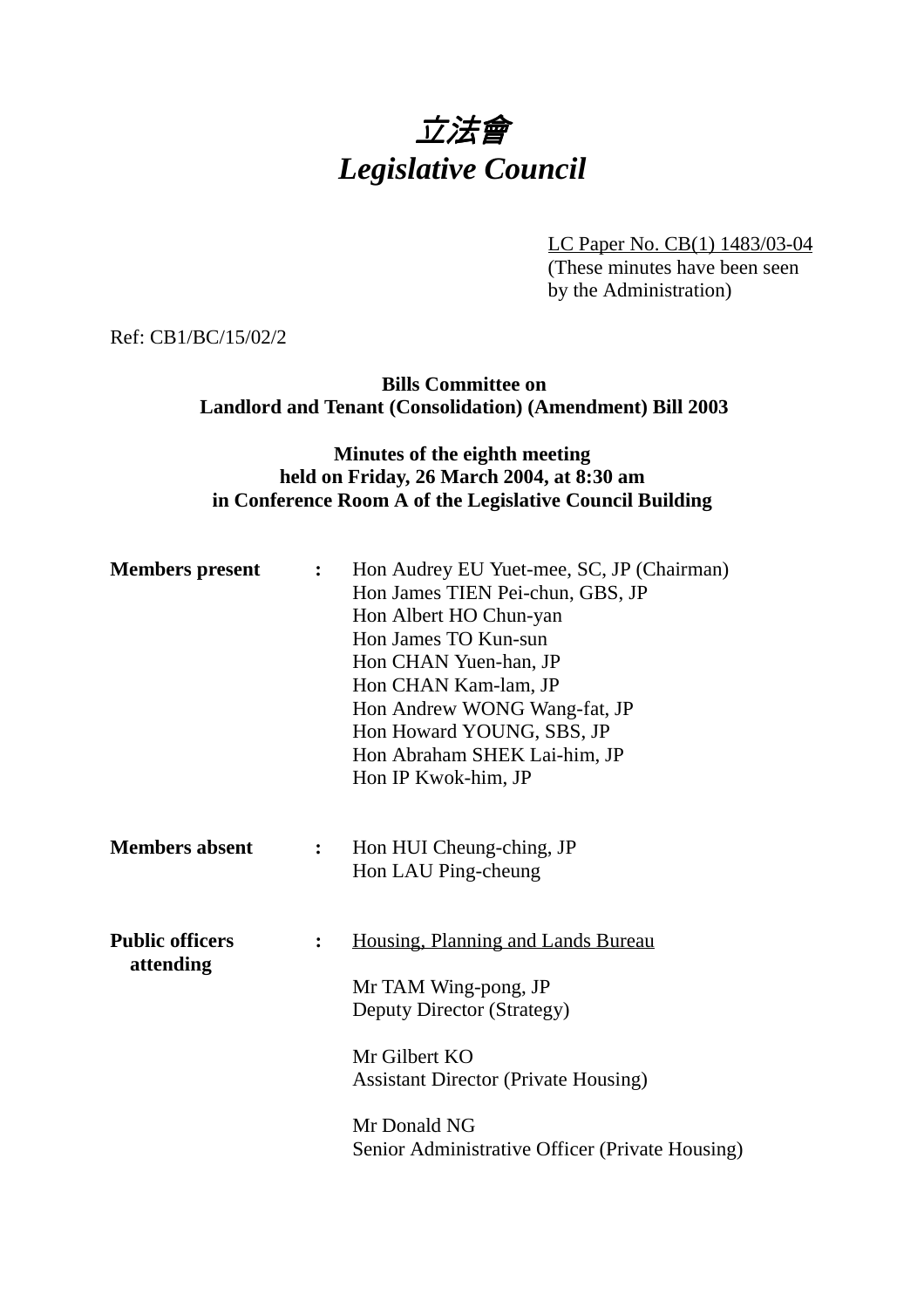|                            |              | Department of Justice                               |
|----------------------------|--------------|-----------------------------------------------------|
|                            |              | Mr John WILSON<br><b>Consultant Counsel</b>         |
|                            |              | Ms Carmen CHU<br><b>Senior Government Counsel</b>   |
|                            |              | <u>Rating and Valuation Department</u>              |
|                            |              | Mr WONG Chun-shiu, JP<br>Deputy Commissioner        |
|                            |              | Mr LO Hing-chung<br><b>Assistant Commissioner</b>   |
|                            |              | Mr CHAN Kwok-fan<br><b>Senior Rent Officer</b>      |
| <b>Clerk in attendance</b> | $\mathbf{L}$ | Miss Becky YU<br>Chief Council Secretary (1)1       |
| <b>Staff in attendance</b> | $\mathbf{L}$ | Ms Bernice WONG<br><b>Assistant Legal Adviser 1</b> |
|                            |              | Mrs Mary TANG<br>Senior Council Secretary (1)2      |
|                            |              |                                                     |

**I.** Confirmation of minutes<br>(LC Paper No. CB(1) 1359/03-04 -- Minutes of the meeting held on 10 March 2004)

The minutes of the meeting held on 10 March 2004 were confirmed.

| П. | <b>Meeting with the Administration</b>                                   |                                  |
|----|--------------------------------------------------------------------------|----------------------------------|
|    | $(LC$ Paper No. $CB(1)$ 1371/03-04(01) -- Papers relevant to the Urban   |                                  |
|    |                                                                          | Renewal Authority Bill passed in |
|    |                                                                          | 2000                             |
|    | LC Paper No. CB(1) $1371/03-04(02)$ -- List of follow-up actions arising |                                  |
|    |                                                                          | discussion<br>the<br>from<br>on  |
|    |                                                                          | 10 March 2004                    |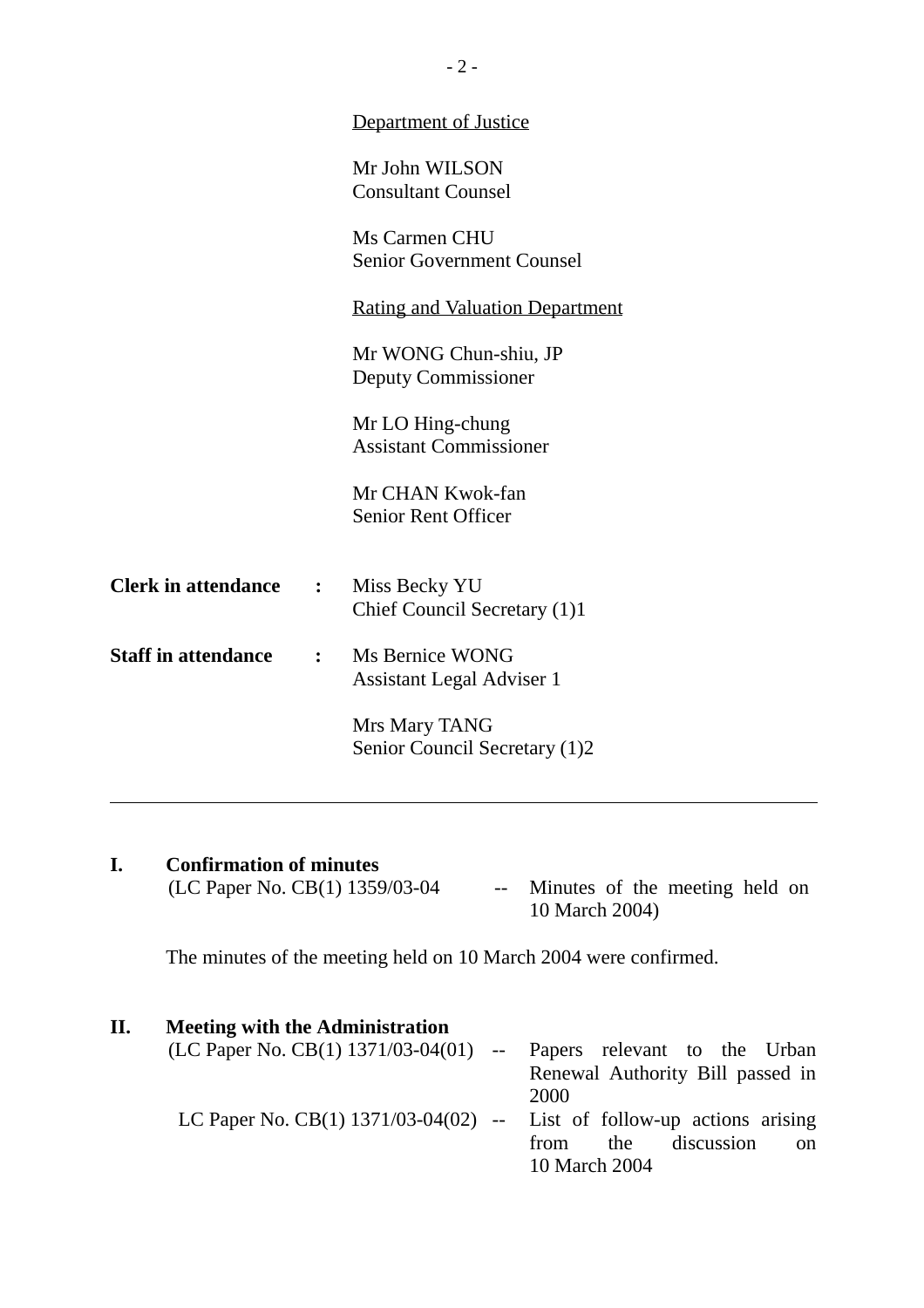| LC Paper No. CB(1) 1371/03-04(03) --       | Administration's<br>on<br>paper    |
|--------------------------------------------|------------------------------------|
|                                            | "Transitional arrangement for      |
|                                            | removing security of tenure for    |
|                                            | domestic tenancies" in response to |
|                                            | item 1 of LC Paper No.             |
|                                            | $CB(1)$ 1241/03-04(01)             |
| LC Paper No. CB $(1)$ 1371/03-04 $(04)$ -- | Consolidated list of follow-up     |
|                                            | actions arising from previous      |
|                                            | meetings (as at 24 March 2004)     |
| LC Paper No. CB(1) $1386/03-04(01)$ --     | First batch of draft Committee     |
|                                            | Stage amendments proposed by the   |
|                                            | Administration)                    |

- 2. The Committee deliberated (Index of proceedings attached at **Annex A**).
- 3. The Administration was requested to
	- (a) consider drawing up a standardized transitional termination notice (in both Chinese and English) for reference of landlords; and
	- (b) advise the prevailing compensation package, including ex gratia removal allowance, to be offered to domestic tenants in the event of land resumption by the Government.

4. Members agreed to invite representatives of the Urban Renewal Authority (URA) and tenant associations to the next meeting scheduled for 15 April 2004 to exchange views on compensation for domestic tenants affected by redevelopment projects of URA.

5. The meeting ended at 10:20 am.

Council Business Division 1 Legislative Council Secretariat 8 April 2004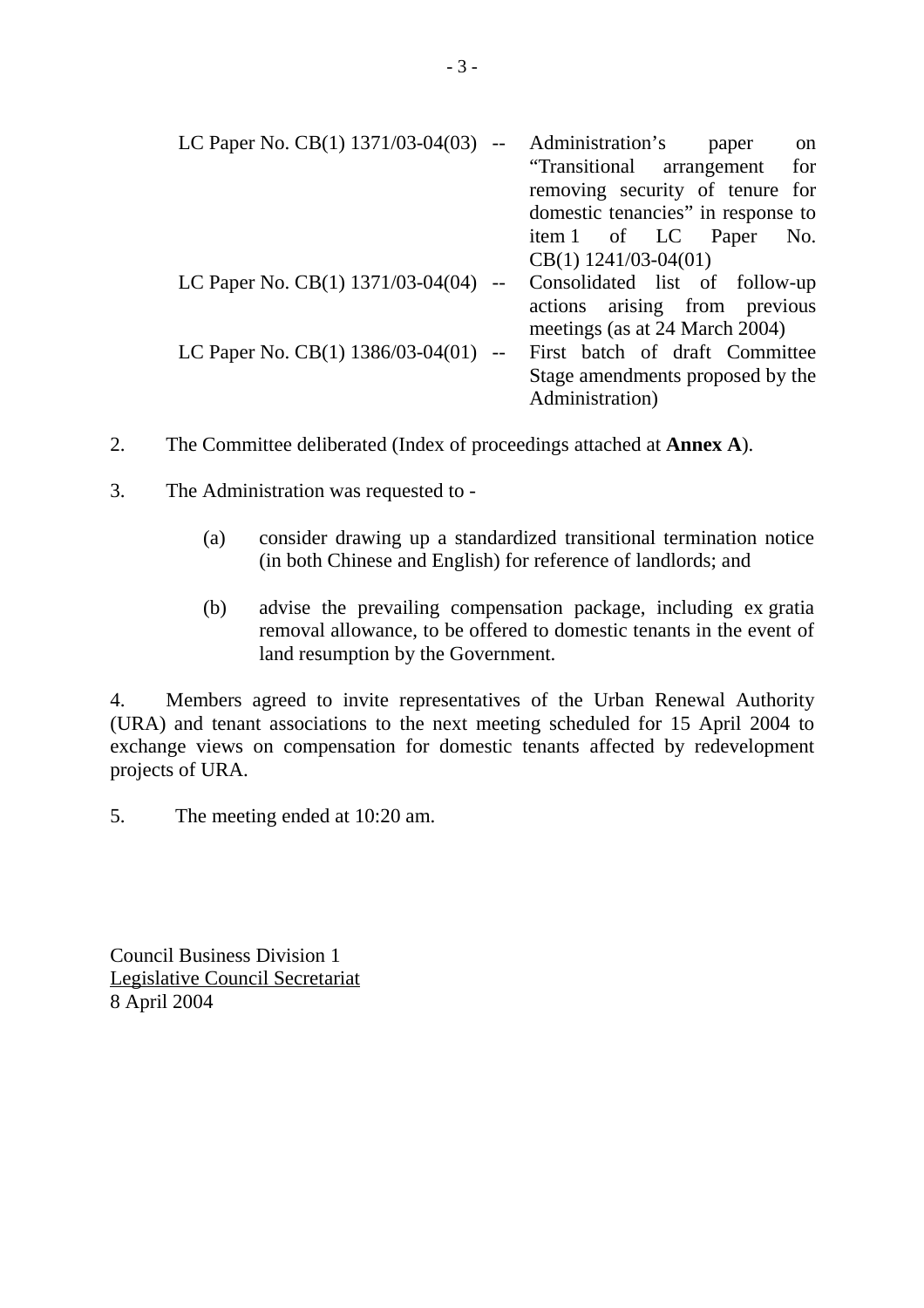## **Proceedings of the meeting of the Bills Committee on Landlord and Tenant (Consolidation) (Amendment) Bill 2003 Meeting on Friday, 26 March 2004, at 8:30 am in Conference Room A of the Legislative Council Building**

| <b>Time marker</b> | <b>Speaker</b>                             | Subject(s)                                                                                                                                                                                                                                                                | <b>Action required</b> |
|--------------------|--------------------------------------------|---------------------------------------------------------------------------------------------------------------------------------------------------------------------------------------------------------------------------------------------------------------------------|------------------------|
| $000000 - 000204$  | Chairman                                   | Introductory<br>remarks<br>and<br>confirmation of minutes of the<br>meeting held on 10 March 2004<br>(LC Paper No. CB(1) 1359/03-<br>(04)                                                                                                                                 |                        |
| $000205 - 002459$  | Administration<br>Chairman<br>Mr Albert HO | Discussion on Administration's<br>"Transitional<br>paper<br>on<br>arrangement<br>for<br>removing<br>security of tenure for domestic<br>tenancies" (LC Paper<br>No.<br>$CB(1)$ 1371/03-04(03) -                                                                            |                        |
|                    |                                            | (a) an open-ended 12 months'<br>transitional<br>termination<br>notice (TTN) would avoid<br>sudden surge in applications<br>for tenancy renewal at the<br>Lands Tribunal (LT) and<br>would allow enough time<br>find<br>for<br>tenants<br>to<br>alternative accommodation; |                        |
|                    |                                            | (b) landlords could still apply<br>for repossession of premises<br>during the 12-month TTN<br>period on grounds of self<br>occupation;                                                                                                                                    |                        |
|                    |                                            | (c) all existing terms, including<br>the rental level, would<br>continue during 12-month<br>period;                                                                                                                                                                       |                        |
|                    |                                            | (d) tenancies entered into after<br>commencement of the Bill<br>would not be subject to the<br>TTN requirement; and                                                                                                                                                       |                        |
|                    |                                            | (e) any changes in the terms of<br>tenancy would be<br>the<br>regarded as a new tenancy                                                                                                                                                                                   |                        |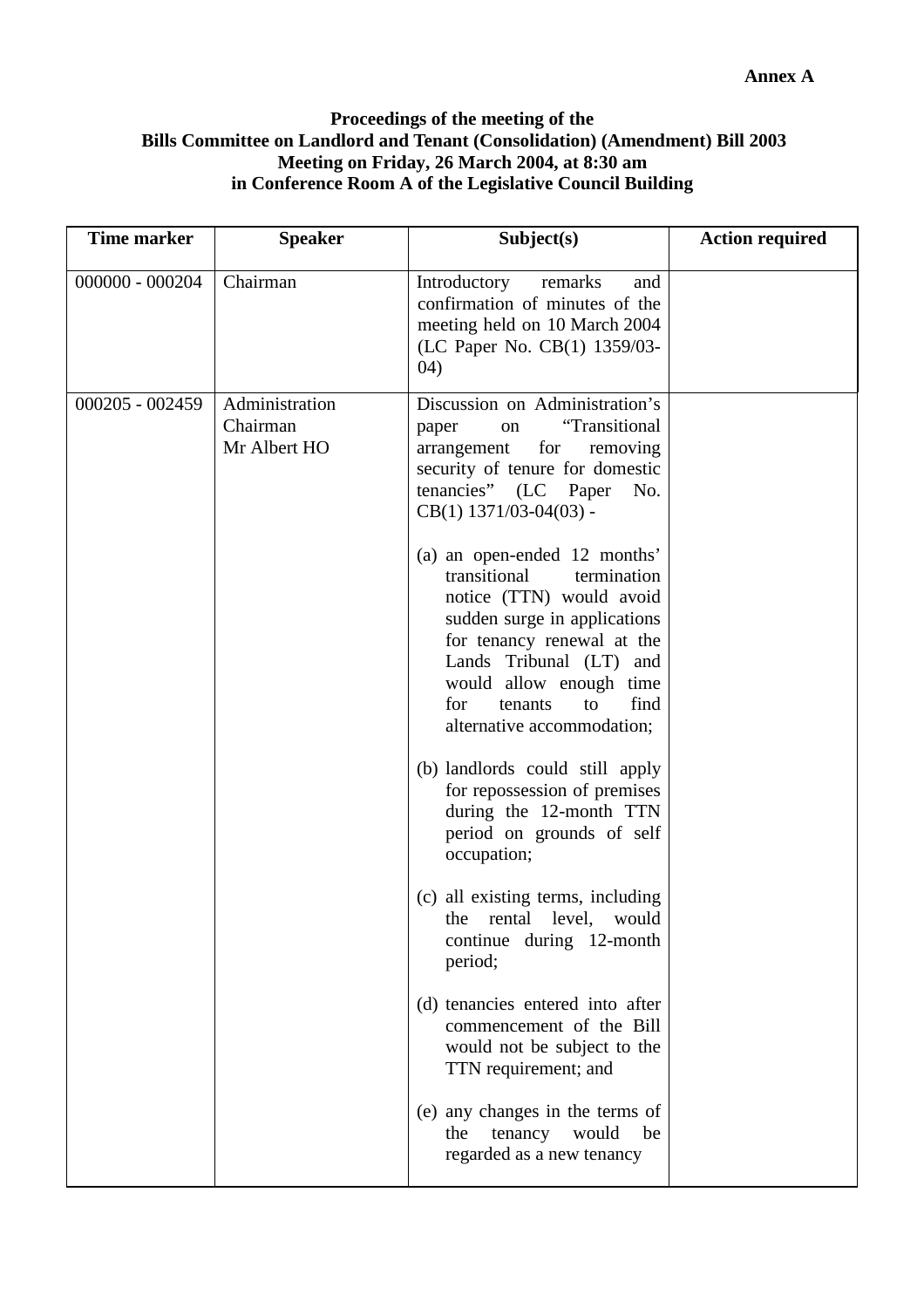| <b>Time marker</b> | <b>Speaker</b>                                | Subject(s)                                                                                                                                                                                                                                                                                                                                                                                                                                                     | <b>Action required</b>                                                                                                                                                                                                                                                              |
|--------------------|-----------------------------------------------|----------------------------------------------------------------------------------------------------------------------------------------------------------------------------------------------------------------------------------------------------------------------------------------------------------------------------------------------------------------------------------------------------------------------------------------------------------------|-------------------------------------------------------------------------------------------------------------------------------------------------------------------------------------------------------------------------------------------------------------------------------------|
| 002500 - 002614    | Chairman<br>Administration<br>Mr Howard YOUNG | Chairman's enquiry on the types<br>of changes which would result<br>in a new tenancy agreement<br>Administration's<br>explanation<br>that all changes would in<br>principle lead to a new tenancy<br>agreement as it would not be<br>possible to define exhaustively<br>major changes as opposed to<br>However, it<br>minor ones.<br>would be up to the court to<br>decide whether an amended<br>tenancy should be regarded as a<br>new one in case of dispute |                                                                                                                                                                                                                                                                                     |
| $002615 - 003203$  | Chairman<br>Administration<br>Mr Albert HO    | Date of issuance of TTN and<br>termination arrangements<br>for<br>new tenancies                                                                                                                                                                                                                                                                                                                                                                                |                                                                                                                                                                                                                                                                                     |
| 003204 - 003740    | Mr CHAN Kam-lam<br>Chairman<br>Administration | Arrangements for sub-tenancies<br>and the need for bilingual<br>termination notice                                                                                                                                                                                                                                                                                                                                                                             | The Administration to<br>consider drawing up a<br>standardized TTN (in<br>Chinese<br>both<br>and<br>English) for reference<br>of landlords                                                                                                                                          |
| 003741 - 004116    | Chairman<br>ALA1<br>Administration            | Forfeiture<br>of<br>tenancies<br><sub>on</sub><br>grounds of non-payment of rent<br>and illegal use of premises<br>remain.<br>However,<br>would<br>landlords<br>would<br>not<br>be<br><b>TTN</b><br>exempted<br>from<br>the<br>requirement on<br>of<br>grounds<br>redevelopment                                                                                                                                                                                |                                                                                                                                                                                                                                                                                     |
| 004117 - 004719    | Chairman<br>Administration<br>Mr IP Kwok-him  | Letter from Miss CHAN Yuen-<br>han expressing concern about<br>compensation<br>for<br>domestic<br>tenants<br>affected<br>by<br>redevelopment<br>projects<br>$\sigma f$<br>Urban<br>Renewal<br>Authority<br>(URA)                                                                                                                                                                                                                                               | Representatives<br>of<br><b>URA</b><br>and<br>tenant<br>associations<br>be<br>to<br>invited to the next<br>meeting scheduled for<br>15 April 2004<br>to<br>exchange views<br>on<br>compensation<br>for<br>domestic<br>tenants<br>affected<br>by<br>redevelopment<br>projects of URA |